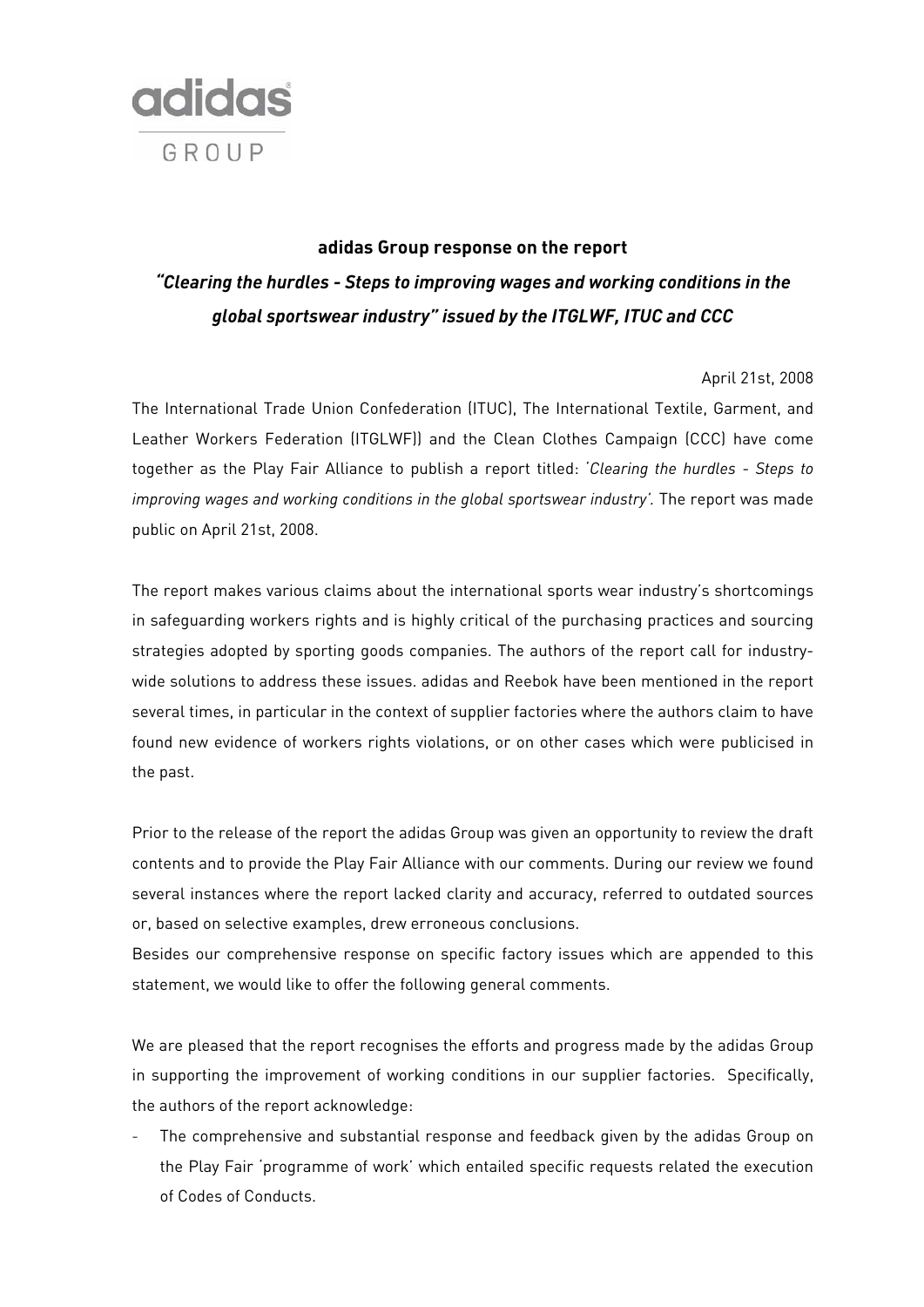- The adidas Group's actions related to the public disclosure of its suppliers list and our collaboration with other buyers on auditing and remediation. This also underlines the adidas Group's ongoing commitment and engagement with local ITGLWF affiliates, regarding the implementation of Freedom of Association and Collective Bargaining in our suppliers' factories.
- The Group's consequent and direct intervention in cases where workers rights were demonstrably violated or ignored (e.g. PT Panarub/Indonesia) or factory closures (PT Daejoo/Indonesia) were poorly managed without prior or insufficient consultations with union members.
- The adidas Group's efforts in building and promoting 'parallel means' of Freedom of Association through worker committees or welfare councils, in particular in countries where Freedom of Association and Collective Bargaining agreements are restricted by law (e.g. China and Vietnam).
- The Group's consistent effort to address and strengthen grievance mechanisms for workers and seek ongoing improvements in our suppliers' disciplinary practices.
- The adidas Group's clear standards regarding the permanent employment status of workers in factories.

The authors of the report raise a number of reasons, or 'hurdles', which they believe prevent workers from exercising their rights.

The sourcing practices of international sporting goods companies are named as one such hurdle, wherein it is claimed that sportswear production has increasingly moved to countries where workers are restricted in fully exercising their right of association, that is, they are not able to join or form a trade union.

On several occasions in the past, the adidas Group has publicly stated that we have implemented a sourcing strategy that seeks to balance security, with flexibility and growth. Our sourcing strategy needs to take into account various factors, such as access to raw materials, technology, infrastructure, a qualified workforce, as well as actual developments in trade and customs systems. Our sourcing strategy is reinforced by regular compliance evaluations of the supplier factories, which rate the effectiveness of actions taken by factory management to remedy non-compliance. The factory compliance ratings are determined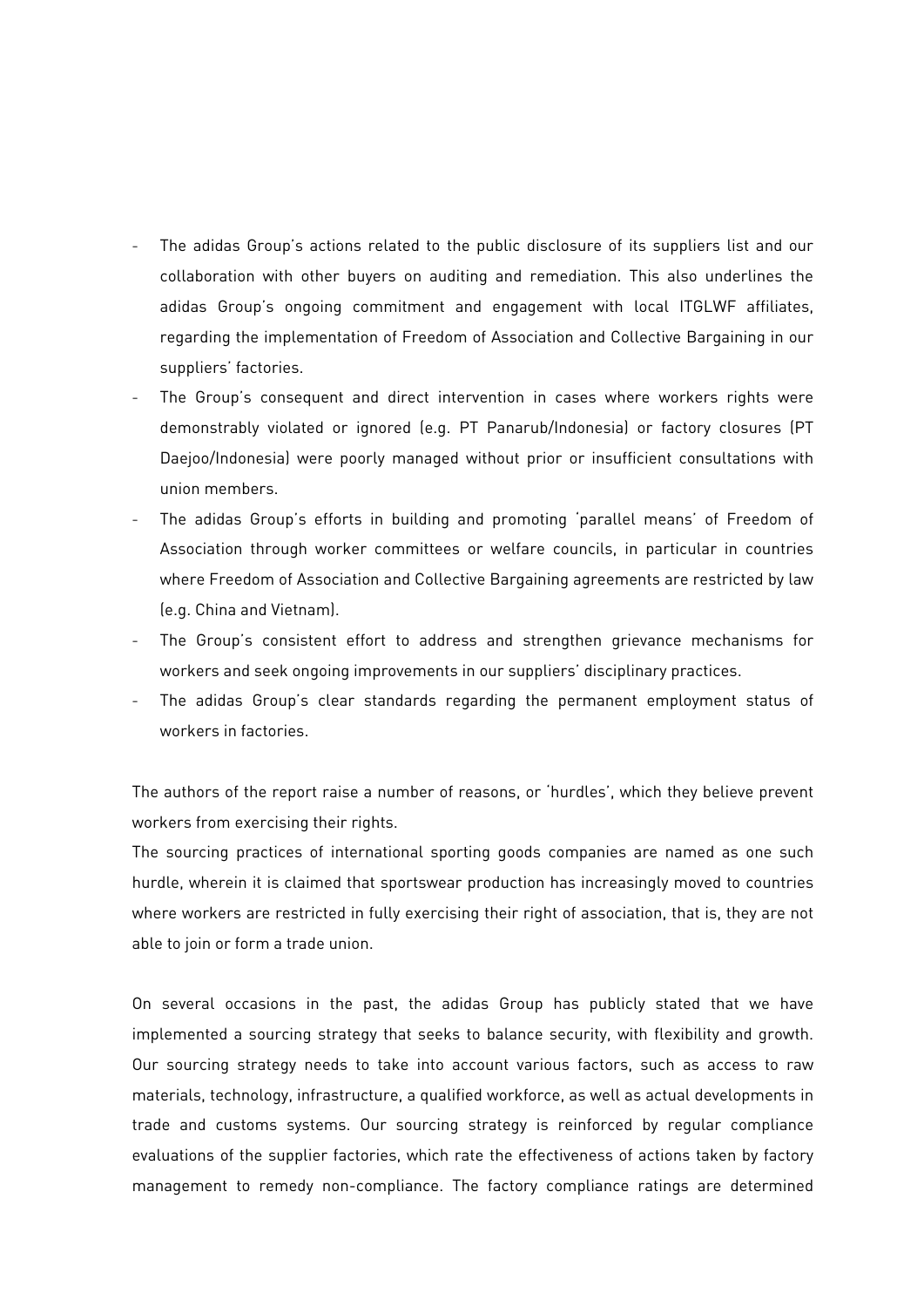through the monitoring process and are communicated to the Sourcing organisation for inclusion in the decision for production allocation and factory retention.

The existence of laws that allow, or restrict, the formation of trade union is not a material factor in decisions taken by adidas Group as to which countries we source from. Currently, we source from over 69 different countries worldwide. Indeed, the existence of laws that permit and support the right to form or join a trade union, does not in itself guarantee that unions will be widely present within an industry. For example in Thailand, where Freedom of Association is written into the law, less that 4% of the country's workforce are unionised; with State enterprises being the sector with the largest number of active trade unions.

### *Wages*

Wages within an industry, or sector, are normally determined by the prevailing market conditions: the general state of the economy, the base or minimum wages negotiated with, or set, by government, employers and unions and the availability of, or competition for, labour. Where they exist, collective bargaining mechanisms at an enterprise level add a further dimension to the wage setting processes. The Play Fair report argues that the market-driven system which is followed by the sports goods companies, and indeed by all industries, fails the workers because it does not deliver a living wage. The report calls a collaborative effort, whereby the sports goods industry partners with their suppliers to establish wage ladders, which over time fulfil living wage benchmarks set by multi-stakeholder forums, or local trade unions. Such a proposed mechanism which is still in a preparatory phase and lacks the necessary theoretical and empirical findings however faces many hurdles including important anti-trust issues. It also fails to recognise that the sports goods industry is not a selfcontained branch but itself a sub-sector of the much broader apparel and footwear industry, with international buyers, agents and retail brands, numbering in the tens of thousands, competitively bidding for goods.

The adidas Group has examined the question of fair wages in the past and has concluded that the best way to secure improvement in the general welfare of the workers is to work with our business partners at the enterprise level to promote wage-setting mechanisms which are transparent and have the direct input by the workers, ideally through negotiation or collective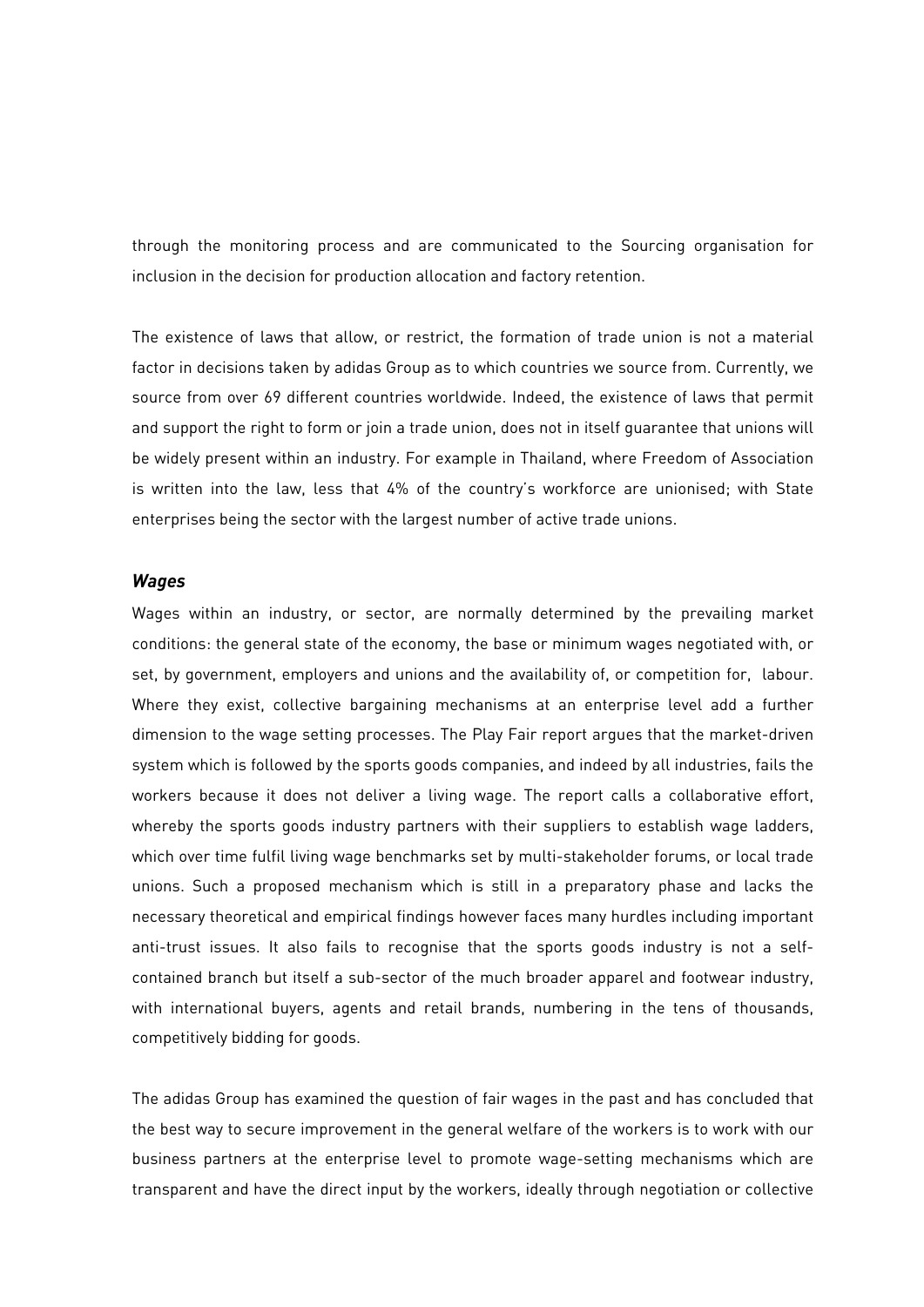bargaining, or through alternative legal means, such as a workers council or welfare committee, benchmark basic pay at a level that is higher than the local minimum wage or industry wage, acknowledges and rewards workers for productivity gains and includes and takes into account data on general cost of living and workers' needs. The wage setting mechanisms must be supported by improvements in the factories human resources management system and they must meet, in full, all legally mandated benefits.

#### *Prices and Lean Manufacturing*

The authors of the report have raised concerns over the prices paid by sports goods companies and the impact of factory productivity initiatives.

Our factories are paid competitive prices that are the norm within our industry. The long term trend has been for the adidas Group to consolidate its supply chain, partnering with fewer but larger suppliers and forging longer-term and closer relationships. It does not serve the interests of the adidas Group, as a buyer, to undermine the economic viability of our business partners by paying below the established market rates for the goods we purchase.

We acknowledge that the adoption of lean manufacturing techniques within the supply chain presents challenges, as well as opportunities. Given the economic pressures faced by our suppliers, in terms of double-digit inflation and the rising costs of labour and materials, lean manufacturing processes and productivity initiatives will continue to be an essential means of off-setting higher overheads with increased output. We have in the past provided access to academics, to study the change management issues faced by workers and factory managers and supervisors, as they transition to lean production systems. We welcome industry wide dialogue about the benefits and limitations of lean manufacturing techniques.

## *Contract law*

The report acknowledges the positive efforts of the adidas Group to encouraging its suppliers to reduce the use of contract labour in their factories. We remain open to share with other brands our guidance materials and experience in limiting the use of contract or casual labour in our supply chain.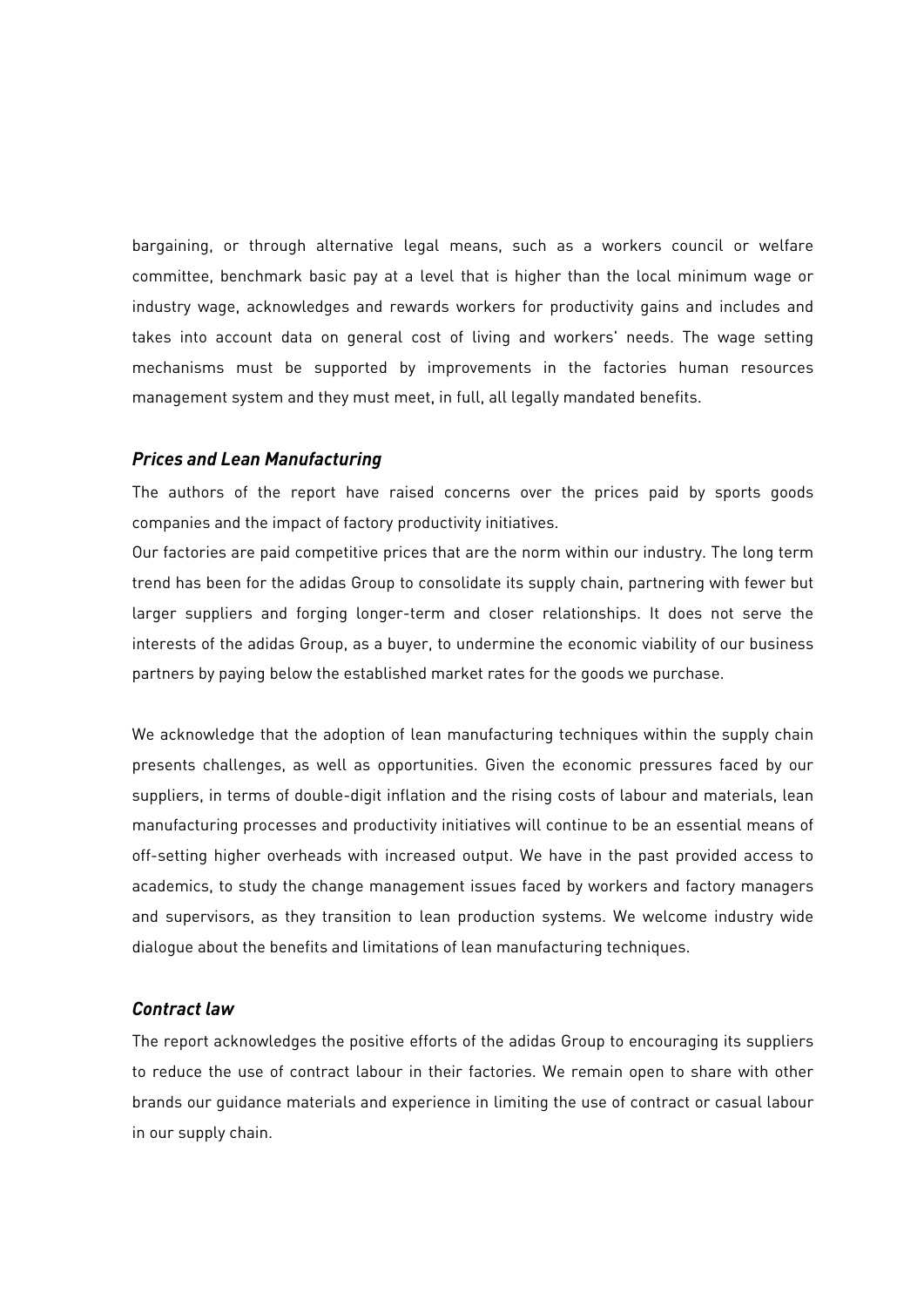We conclude that many of the issues raised by the Play Fair Alliance report have already been taken into account in the approaches and efforts of the adidas Group. As a company we are committed to safeguarding workers' rights and to improving workplace conditions in our global supply chain. For the past four years we have maintained an open engagement with the Play Fair Alliance and will continue to directly engage with these campaign organisations to address their concerns.

The table below shows the adidas Group's specific comments on claims or allegations that have been raised throughout the report. These comments were sent to the report authors prior to the release of the report.

| Report<br>Page | <b>Comment</b>                                                                                                                                                                                                                                                                                                                                                                                                                                                                            |
|----------------|-------------------------------------------------------------------------------------------------------------------------------------------------------------------------------------------------------------------------------------------------------------------------------------------------------------------------------------------------------------------------------------------------------------------------------------------------------------------------------------------|
| 4              | <b>Quotes in the report:</b> "It is estimated that winning the prize to become the Beijing<br>Olympics Official Sponsor cost adidas between US\$80 million and \$100 million in cash"                                                                                                                                                                                                                                                                                                     |
|                | We view the amounts paid for sponsorships as commercially sensitive information<br>and are unable to comment on the speculated amounts presented in the report. At<br>no point the adidas Group formally reported such an announcement.                                                                                                                                                                                                                                                   |
| 5              | "adidas spent \$200 million to sponsor the 2006 World Cup."                                                                                                                                                                                                                                                                                                                                                                                                                               |
|                | We view the amounts paid for sponsorships as commercially sensitive information<br>and are unable to comment on the speculated amounts presented in the report. At<br>no point the adidas Group formally reported such an announcement.                                                                                                                                                                                                                                                   |
| 8.<br>Table 1  | The adidas Group consolidates and formally reports it financial figures in Euros. We<br>are unable to comment on the amounts presented in the table due to missing<br>information on the currency exchange rate which was used for USD calculation.                                                                                                                                                                                                                                       |
| 18             | "Companies (and many CSR consultants) have continued to focus their efforts on<br>developing a 'business case' for labour standards compliance, emphasizing the potential<br>cost savings inherent in good human resources management. This approach, however,<br>runs the risk of sidelining necessary improvements on workers' wages and other<br>monetary issues that could impact on profits or prices."                                                                              |
|                | The above statements are incorrect. As one of the chief architects of the Human<br>Resources Management System (HRMS) collaboration between adidas, Nike, Reebok<br>and subsequently Puma, we can confirm that the key objective(s) of HRMS<br>implementation is not to 'save money', but to build effective systems for managing<br>labour legally and fairly, to ensure sustainable compliance with brand codes of<br>conduct, and to develop a platform for improved worker-management |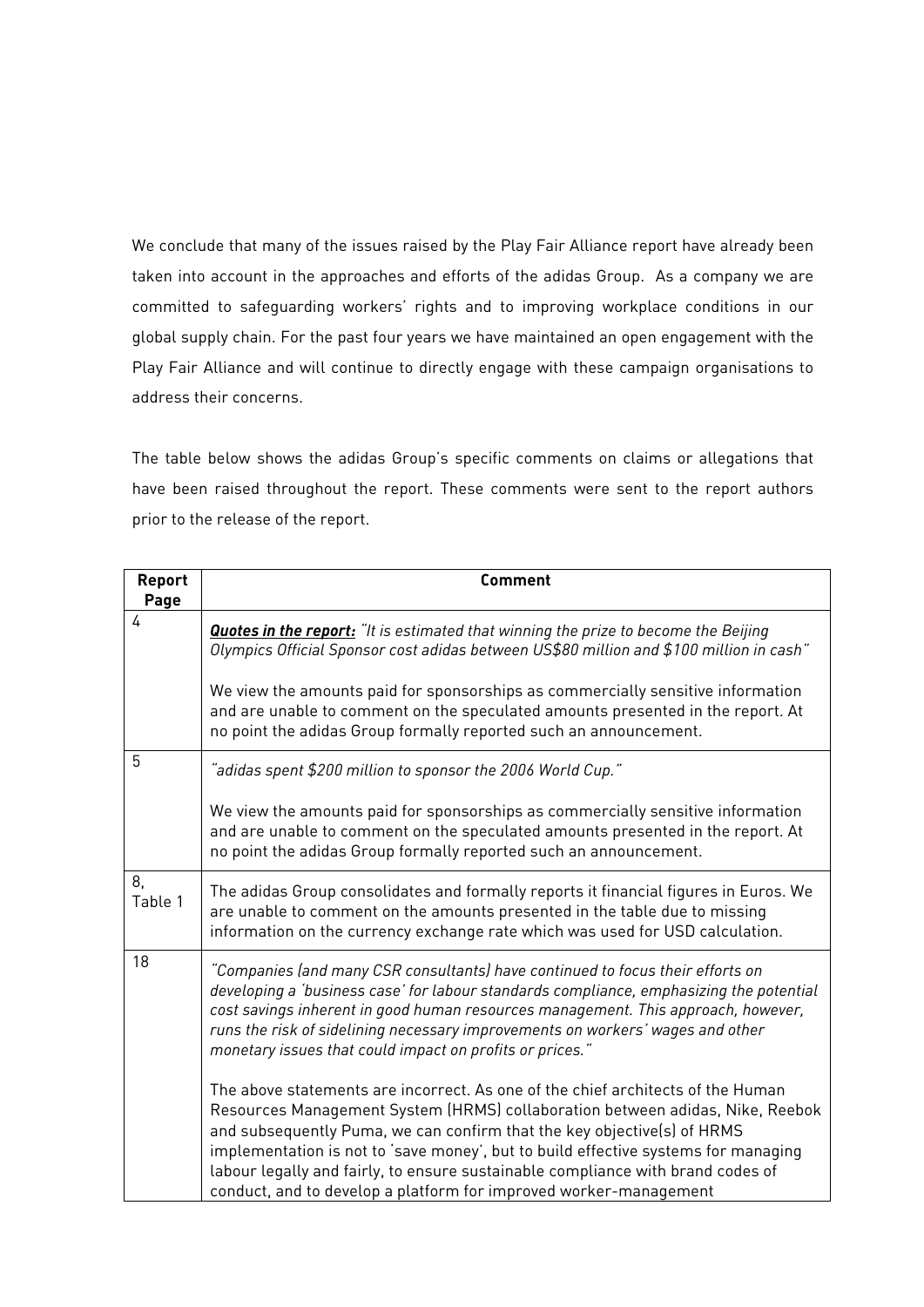|    | communications and industrial relations.                                                                                                                                                                                                                                                                                                                                                                                                                                                                                                                                                                                                                                                                                                                                                                                                                                                                                                                                                                                                                                                                                                                                                                                                                                               |
|----|----------------------------------------------------------------------------------------------------------------------------------------------------------------------------------------------------------------------------------------------------------------------------------------------------------------------------------------------------------------------------------------------------------------------------------------------------------------------------------------------------------------------------------------------------------------------------------------------------------------------------------------------------------------------------------------------------------------------------------------------------------------------------------------------------------------------------------------------------------------------------------------------------------------------------------------------------------------------------------------------------------------------------------------------------------------------------------------------------------------------------------------------------------------------------------------------------------------------------------------------------------------------------------------|
| 18 | "Lastly, many of the 'sustainable' solutions proposed by companies and the FLA have<br>focused on training for factory management on labour rights and Human Resources<br>processes, rather than on creating a positive climate for trade unions and worker<br>organizing or altering sourcing practices and business models at the buyer level."                                                                                                                                                                                                                                                                                                                                                                                                                                                                                                                                                                                                                                                                                                                                                                                                                                                                                                                                      |
|    | The statement above assumes that training on labour rights and HR processes is<br>mutually exclusive from creating a climate for worker representation. The adidas<br>Group would argue the opposite i.e. that without the necessary management<br>systems in place, worker representation and industrial relations can never be<br>properly realised in the workplace. Such training in itself creates a positive climate<br>for change. Further, our efforts have focused on factory management for two<br>reasons: i) It is with the supplier that we have the legal relationship (as opposed to<br>being in a direct employment relationship with workers) and this is where we can<br>exercise the most influence; and ii) while we are always searching for service<br>providers and NGO's to provide direct training to workers and/or to establish<br>programmes where workers are the direct beneficiaries (e.g. MSI programmes),<br>even if our compliance teams were doubled or tripled in size it would not be possible<br>for us to provide comprehensive training to workers across the entire supply chain.<br>Additionally, we are constantly reminded that we are not the most appropriate party<br>to deliver Freedom of Association training to workers themselves. |
| 23 | The example of PT Panarub does not support the proposition being stated in this<br>section of your report.                                                                                                                                                                                                                                                                                                                                                                                                                                                                                                                                                                                                                                                                                                                                                                                                                                                                                                                                                                                                                                                                                                                                                                             |
| 23 | It is stated that "While it's unlikely that the reduction in orders was a response to the<br>union's efforts, it did lessen adidas' ability to push for compliance in this instance."                                                                                                                                                                                                                                                                                                                                                                                                                                                                                                                                                                                                                                                                                                                                                                                                                                                                                                                                                                                                                                                                                                  |
|    | We can confirm that the order reduction was totally unrelated to the union's<br>activities. The WRC was provided direct access to the adidas internal KPI scoring<br>system to independently verify that the reduction in orders reflected factory<br>performance issues only.                                                                                                                                                                                                                                                                                                                                                                                                                                                                                                                                                                                                                                                                                                                                                                                                                                                                                                                                                                                                         |
| 23 | Refusal to recognize and negotiate with unions: Even when workers succeed in forming<br>unions and having them legally registered, management often delays or refuses to<br>accept legal recognition and/or to negotiate with elected worker representatives.<br>In 2005, the Textile, Knitting and Clothing Industry Workers' Union of Turkey (TEKSIF)<br>successfully organized workers at the PAXAR Corporation's factory, which produced<br>labels, print logos and designs on garments for brands including Nike, adidas and Puma.<br>However, when the union approached PAXAR management to begin collective<br>bargaining, PAXAR refused to negotiate and instead fired 11 union members. It wasn't<br>until international pressure from several multi-stakeholder initiatives, the ITGLWF, and<br>campaign groups like the Clean Clothes Campaign that the company agreed to sit down<br>and negotiate with the union, which resulted in a much-delayed agreement being<br>achieved in February 2007 - two years after the union's formation. In the meantime,<br>union membership had declined significantly as a result of anti-union discrimination by<br>the employer.                                                                                                     |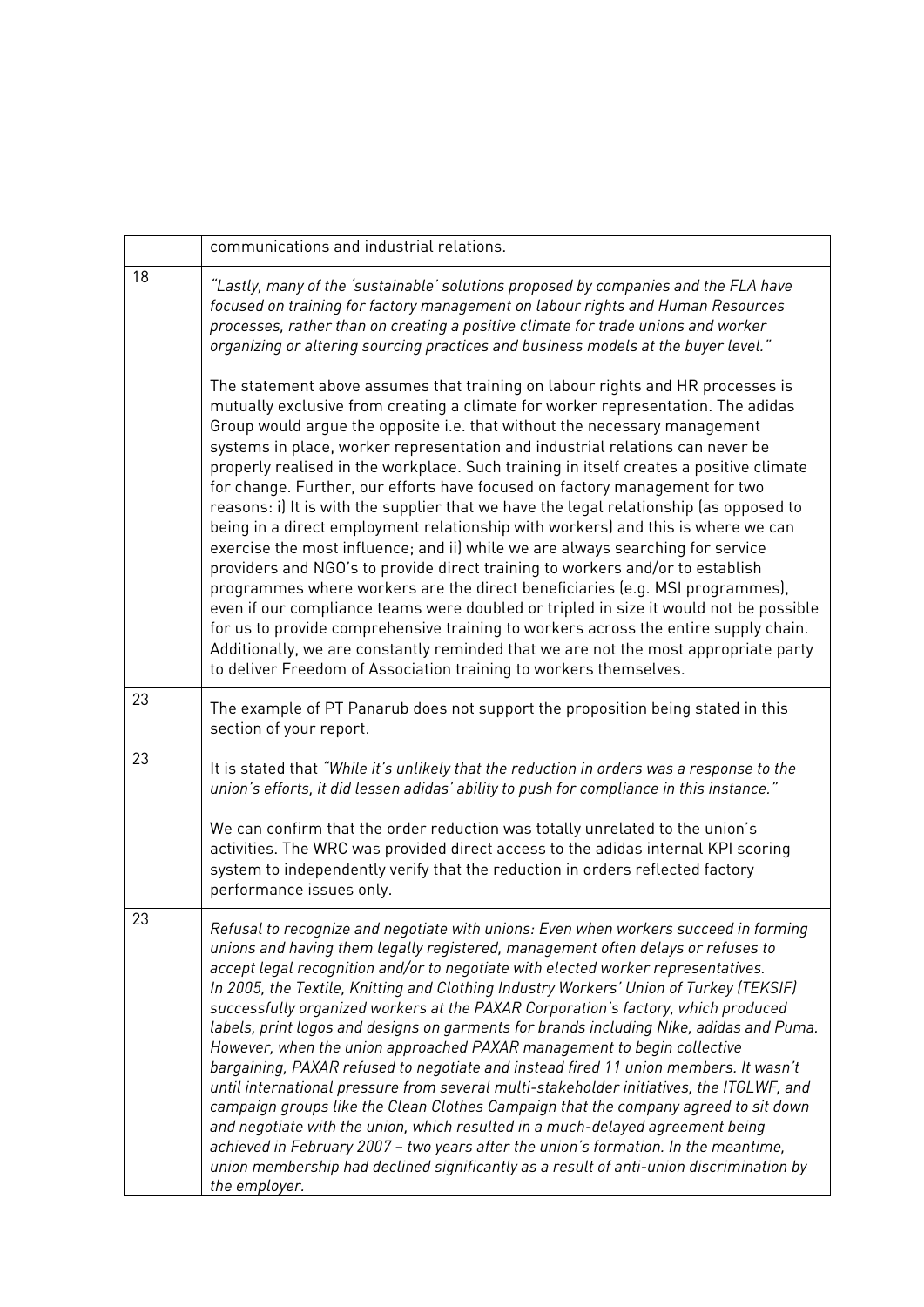|    | The Turkish labour legislation requires that a union represents 50% of the workforce<br>in order to obtain bargaining rights which must be officially declared by the Ministry<br>of Labour (MOL). This happened on March 16th, 2005 after the union Teksif applied<br>to the MOL on February 2nd to get the bargaining rights for Paxar, based on 267<br>workers having become union members. However, Paxar appealed to the court<br>stating their total workforce (covering two premises - factory and office - with the<br>same legal name and therefore one legal entity) was not 426 workers, as stated by<br>the union, but was 563 workers and therefore not more than 50% were union<br>members. The court finally decided on Nov 1st, 2005 that Teksif has got the right to<br>negotiate a Collective Bargaining Agreement (CBA) with Paxar. Paxar started<br>negotiations with Teksif the first time on March 21st, 2006 and then various<br>meetings took place until both parties reached a CBA on January 2007.<br>Once the MOL confirmed the right of Teksif to collectively bargain with Paxar we<br>have communicated to the management the importance to start negotiations with<br>Teksif. Due to the existing tension between both parties we also have proposed that<br>an external observer and the FLA get involved in the negotiations which did happen<br>in various meetings. Additionally, we also have discussed with the management of<br>Paxar to provide Freedom of Association training to its workforce and management<br>which they agreed to (the training was provided by Prof. Centel, representing the<br>Turkish Employers at official meetings with the ILO, delivered the training to all<br>workers in November 2006 and to the management in January 2007).<br>Due to reduction of orders of various customers (adidas did not reduce orders) in<br>2005, Paxar had to lay off 76 workers in total during the year 2005. In March of that<br>year 22 workers were made redundant, 8 of them were volunteers. Of the remaining<br>14, 11 turned out to be union members - 5 probationary workers and 6 permanent<br>employees. This means that half of the workers dismissed were non-union<br>members and therefore doesn't show clearly an act of discrimination against the<br>union members. |
|----|--------------------------------------------------------------------------------------------------------------------------------------------------------------------------------------------------------------------------------------------------------------------------------------------------------------------------------------------------------------------------------------------------------------------------------------------------------------------------------------------------------------------------------------------------------------------------------------------------------------------------------------------------------------------------------------------------------------------------------------------------------------------------------------------------------------------------------------------------------------------------------------------------------------------------------------------------------------------------------------------------------------------------------------------------------------------------------------------------------------------------------------------------------------------------------------------------------------------------------------------------------------------------------------------------------------------------------------------------------------------------------------------------------------------------------------------------------------------------------------------------------------------------------------------------------------------------------------------------------------------------------------------------------------------------------------------------------------------------------------------------------------------------------------------------------------------------------------------------------------------------------------------------------------------------------------------------------------------------------------------------------------------------------------------------------------------------------------------------------------------------------------------------------------------------------------------------------------------------------------------------------------------------------------------------------------------------------------------|
| 24 | "Buyers also choose to source goods from countries where their own codes of conduct<br>cannot be fully implemented because of legal restrictions on freedom of association - as<br>evidenced by the massive amount of orders placed in China, Vietnam and Bangladeshi<br>export processing zones."                                                                                                                                                                                                                                                                                                                                                                                                                                                                                                                                                                                                                                                                                                                                                                                                                                                                                                                                                                                                                                                                                                                                                                                                                                                                                                                                                                                                                                                                                                                                                                                                                                                                                                                                                                                                                                                                                                                                                                                                                                         |
|    | The statement above is extremely simplistic. By implication, this conclusion, i.e. that<br>buyers prefer countries where FOA is legally restricted, is simply not supportable<br>and ignores the multiple factors that determine from where products are sourced. If<br>we take China as an example, that there are legal restrictions on FOA is simply not a<br>factor in the adidas Group's sourcing strategy. We would also argue that key<br>suppliers choose to invest in China and run their factories there based on a number<br>of reasons, largely to do with cultural experience, language capability, geographic<br>proximity, a large and comparatively well-educated workforce (e.g. literacy rates in<br>China are amongst the highest in Asia), logistical/telecommunications/transport<br>efficiencies, scales of economy, tax incentives and subsidies (some of which have<br>been recently removed) and a robust investment environment.                                                                                                                                                                                                                                                                                                                                                                                                                                                                                                                                                                                                                                                                                                                                                                                                                                                                                                                                                                                                                                                                                                                                                                                                                                                                                                                                                                                 |
| 24 | The example of PT Daejoo does not support the proposition being stated in this<br>section of your report. The factory declared bankruptcy. There was no evidence that                                                                                                                                                                                                                                                                                                                                                                                                                                                                                                                                                                                                                                                                                                                                                                                                                                                                                                                                                                                                                                                                                                                                                                                                                                                                                                                                                                                                                                                                                                                                                                                                                                                                                                                                                                                                                                                                                                                                                                                                                                                                                                                                                                      |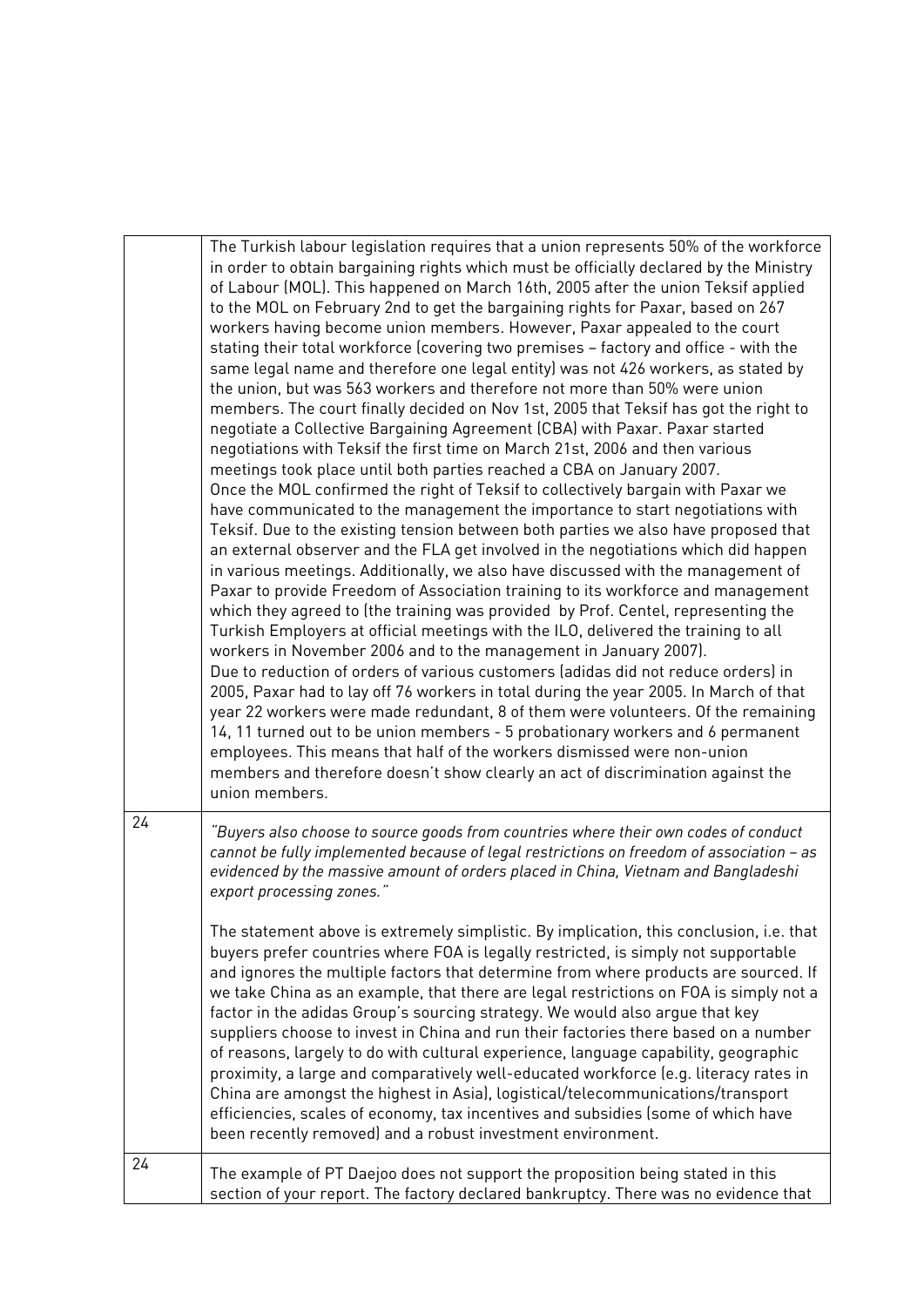|           | the formation of the union, or negotiations with the union, had any bearing on the<br>closure.                                                                                                                                                                                                                                                                                                                                                                                                                                                                                                                                                                                                                                                                                                                                                                                                                                                                                                                                                                                                                                                                                                                                                                   |
|-----------|------------------------------------------------------------------------------------------------------------------------------------------------------------------------------------------------------------------------------------------------------------------------------------------------------------------------------------------------------------------------------------------------------------------------------------------------------------------------------------------------------------------------------------------------------------------------------------------------------------------------------------------------------------------------------------------------------------------------------------------------------------------------------------------------------------------------------------------------------------------------------------------------------------------------------------------------------------------------------------------------------------------------------------------------------------------------------------------------------------------------------------------------------------------------------------------------------------------------------------------------------------------|
| 25        | As Reebok has been acquired by adidas, information on the completion of the<br>tracking chart should read: "By August, 2007, however, adidas (who had acquired<br>Reebok) noted that the committees still 'tend[ed] to be one of management's<br>communication channels to the workers rather than active committees for representing<br>workers to the management.""                                                                                                                                                                                                                                                                                                                                                                                                                                                                                                                                                                                                                                                                                                                                                                                                                                                                                            |
| $26 - 29$ | This section deals with the problem of short-term contracts and contracting<br>agencies, and implicit in the language is that buyers/brands tolerate this, or the<br>Codes of Conducts don't cover it. There is one comment on page 29 recognising<br>Nike's public statement about supporting long-term contracts. The adidas Group's<br>Employment Guidance Note on Contract Workers states that: [1] Factories must not<br>hire workers on a contract basis as a means for depriving such workers of the<br>correct wage and benefits, or other rights and privileges provided to permanent<br>workers; and (2) factories must not hire contract workers on a continuous basis,<br>multiple short-term contracts, or as regular practice, to support normal business<br>needs. The Guidance Notes go on to provide additional instructions on the<br>management of short-term or casual labour. In the newly updated version we also<br>make it clear that using third party agents to manage the entire employment<br>relationship (beyond simply acting as a recruitment agent) is not allowed under the<br>adidas 'Workplace Standards'. Obviously, this needs to be monitored and 'enforced'<br>in the supply chain, but our standard is now quite clear. |
| 26        | "At an adidas supplier in Thailand, all members of the Workers' Welfare Committee are<br>line supervisors. Workers reported that they do not understand the roles and duties of<br>the Welfare Committee. Workers felt too intimidated to make suggestions or raise<br>complaints with the Committee, as one worker was terminated when he asked a simple<br>question, 'When will we get a raise?'."                                                                                                                                                                                                                                                                                                                                                                                                                                                                                                                                                                                                                                                                                                                                                                                                                                                             |
|           | As we do not know which factory this refers to, and cannot verify or cross check the<br>information, we are not able to comment on this statement.                                                                                                                                                                                                                                                                                                                                                                                                                                                                                                                                                                                                                                                                                                                                                                                                                                                                                                                                                                                                                                                                                                               |
| 26        | At one Yue Yuen-owned facility and one Yue Yuen joint venture factory in Dongguan,<br>China producing for adidas and Nike, workers interviewed for this report had no<br>employment contracts whatsoever. At three wholly-owned Yue Yuen factories and two<br>Yue Yuen subcontract factories, workers were hired on successive one-year contracts.<br>There are a number of statements such as the one above which we would contest,                                                                                                                                                                                                                                                                                                                                                                                                                                                                                                                                                                                                                                                                                                                                                                                                                             |
|           | but without knowing which facility/ies are referred to, we cannot verify or cross<br>check the information.                                                                                                                                                                                                                                                                                                                                                                                                                                                                                                                                                                                                                                                                                                                                                                                                                                                                                                                                                                                                                                                                                                                                                      |
|           | We would be grateful if you provide us a listing of the factories, their addresses and<br>the corresponding factory number that has been assigned by Play Fair during the<br>course of its research.                                                                                                                                                                                                                                                                                                                                                                                                                                                                                                                                                                                                                                                                                                                                                                                                                                                                                                                                                                                                                                                             |
| 27        | This information given for PCCS is out of date. We can confirm that since 2006, all                                                                                                                                                                                                                                                                                                                                                                                                                                                                                                                                                                                                                                                                                                                                                                                                                                                                                                                                                                                                                                                                                                                                                                              |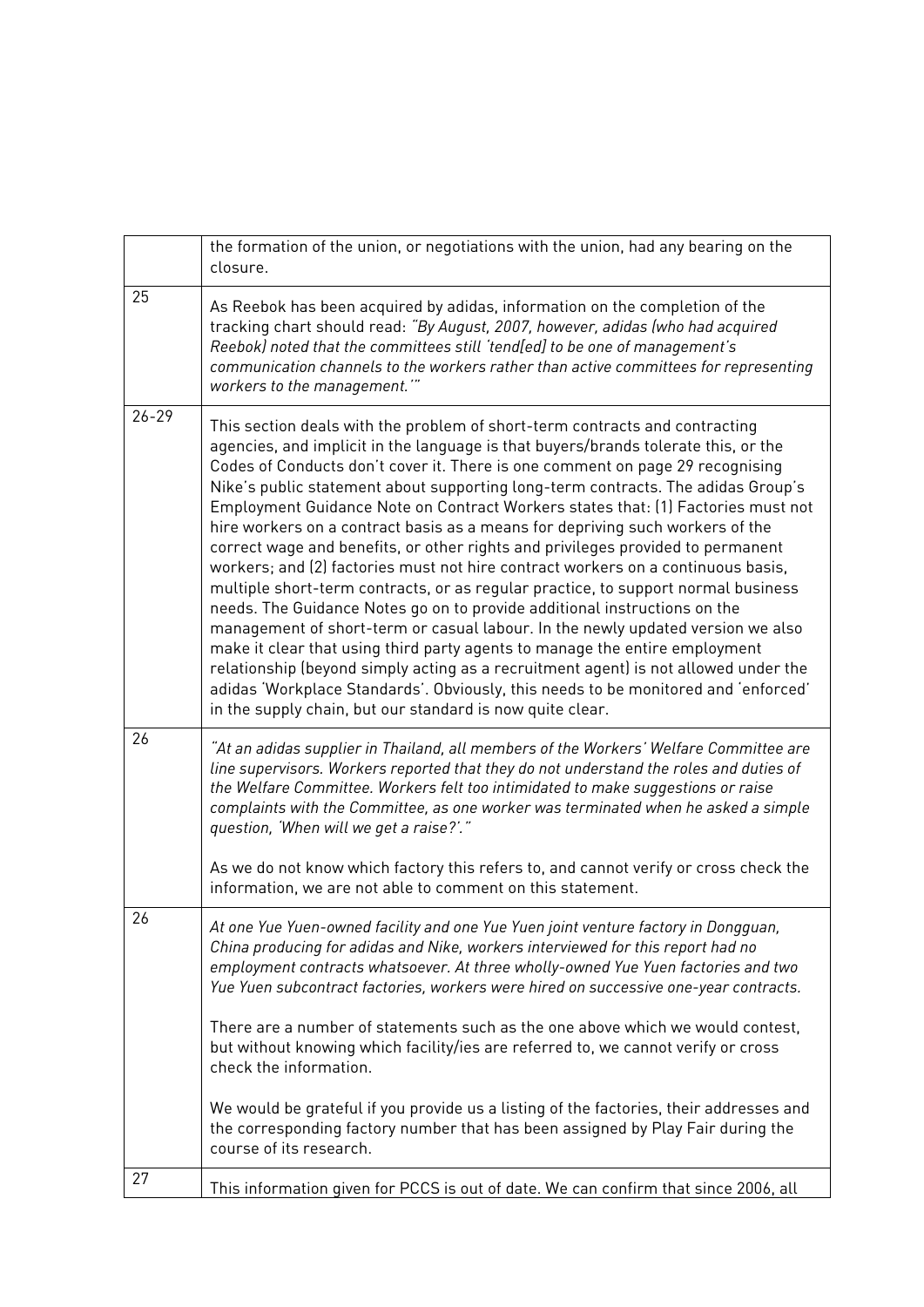|    | workers have been employed on permanent contract. This has been independently<br>verified by the ILO Better Factories Monitoring Programme, which is referenced<br>later in your report.                                                                                                                                                                                                                                                                                                                                                                     |
|----|--------------------------------------------------------------------------------------------------------------------------------------------------------------------------------------------------------------------------------------------------------------------------------------------------------------------------------------------------------------------------------------------------------------------------------------------------------------------------------------------------------------------------------------------------------------|
|    | Moreover, concern over the use of short term contract labour was identified as an<br>issue by the adidas compliance team in 2003 and a remedial plan was in place and<br>being progressed well before WRC became involved.                                                                                                                                                                                                                                                                                                                                   |
| 27 | A small number of contract workers were used by Molten in the adidas production<br>areas, with the majority being employed in Molten's separate brand production area.<br>Since 2005 Molten has actively reduced the use of contract workers.                                                                                                                                                                                                                                                                                                                |
| 29 | "Unfortunately, some international business lobbies – notably the American Chamber of<br>Commerce in Shanghai, the U.S. China Business Council and the European Chamber of<br>Commerce in Beijing (who later reversed its stance after pressure from the European<br>Trade Union Confederation and others) - pressured the Chinese government to minimize<br>the protections afforded to workers in China's new contract law, and threatened that<br>members may leave the country if 'flexibility' was reduced."                                            |
|    | We are unable to comment on the approach taken by the American Chamber of<br>Commerce, however, the Play Fair's representation of the position taken by the<br>EUCCC is wholly incorrect. The EUCCC never pressured the Chinese government in<br>the manner described above. In all communications with government, the key<br>messages were concern over lack of enforcement of existing labour laws, and<br>whether the proposed amendments were: a) practical and implementable; and/or b)<br>would really protect workers as intended by the law makers. |
| 31 | In relation to the comments on buyer sourcing decisions, please see our comments<br>with respect to page 24, above.                                                                                                                                                                                                                                                                                                                                                                                                                                          |
| 31 | "Efforts by adidas to encourage the rehiring of PT Spotec workers at the factory, which is<br>being re-opened by different owners, have not yet resulted in re-employment for the<br>workers."                                                                                                                                                                                                                                                                                                                                                               |
|    | To clarify, a small number of ex-Spotec workers have secured employment, but the<br>start up of the new factory has been slow due to a delay in obtaining government<br>approvals and the late arrival of new equipment. Further employment opportunities<br>will present themselves when the factory goes beyond the commissioning phase.<br>adidas compliance staff are monitoring this closely and liaising with the ex-Spotec<br>Union Committee on all matters related to recruitment of former Spotec workers.                                         |
| 32 | "In subsequent years, however, Yupoong had been steadily disinvesting from the BJ&B<br>factory - so much so that the factory, which stood at 2000 employees in 2001, had only<br>350 left at the time of announcement of closure. The owners cited its lack of<br>competitiveness with other Yupoong factories in Bangladesh and Vietnam as the reason<br>for the closure. As well, buyers like adidas, had been pulling out of the factory, leaving<br>Nike as the sole remaining major buyer at the time of closure."                                      |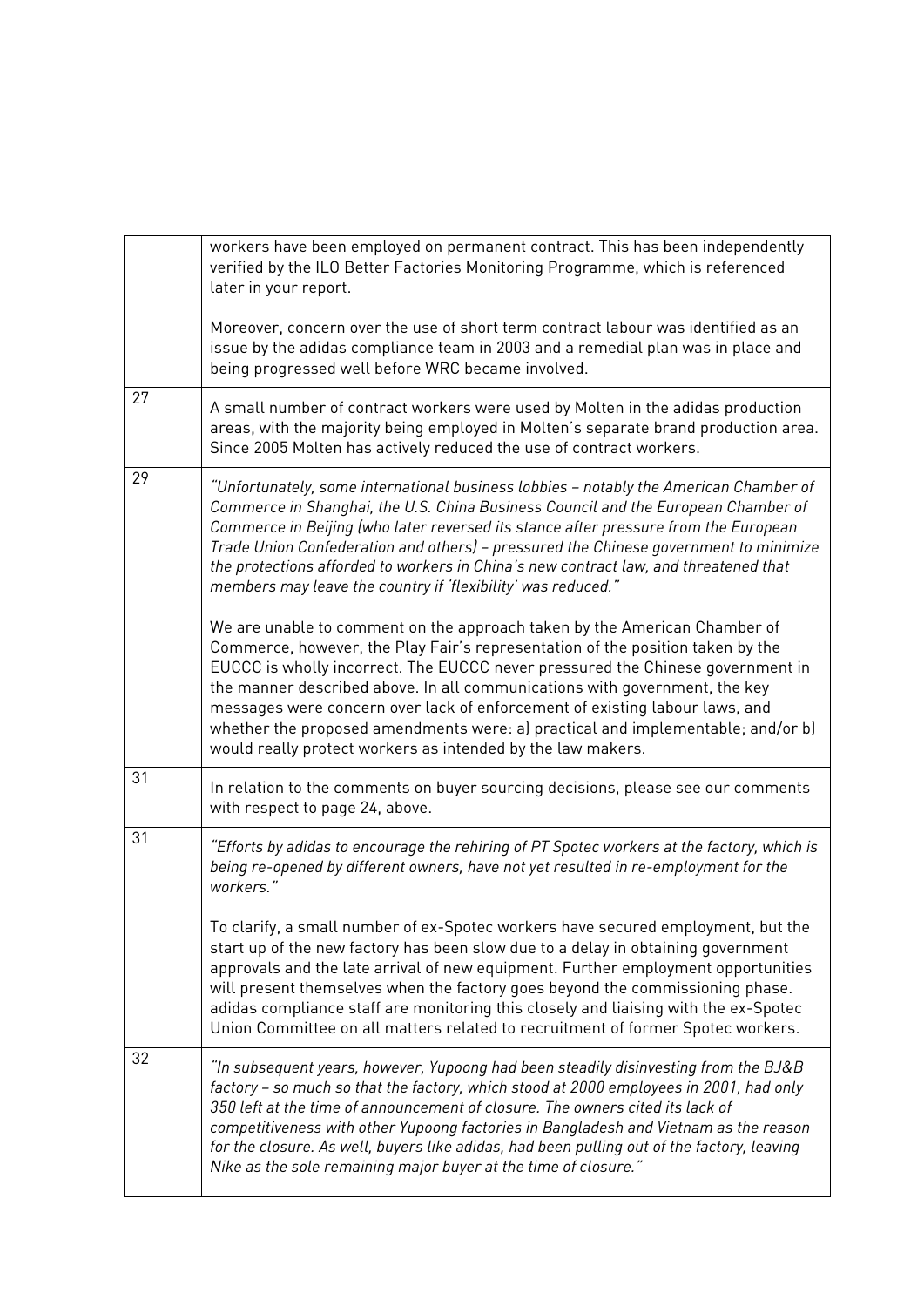|    | adidas was never a buyer at BJ&B but Reebok was. Reebok's reason was that the<br>speciality cap manufactured at BJ&B was no longer the best seller it had been in the<br>past.                                                                                                                                                                                                                                                                                                                                                                                             |
|----|----------------------------------------------------------------------------------------------------------------------------------------------------------------------------------------------------------------------------------------------------------------------------------------------------------------------------------------------------------------------------------------------------------------------------------------------------------------------------------------------------------------------------------------------------------------------------|
| 34 | "Workers at one Yue Yuen subcontractor in the area receive only RMB500-600/month<br>(US\$71-86) - less than the legal minimum - despite working 12-13 hours a day."                                                                                                                                                                                                                                                                                                                                                                                                        |
|    | As we do not know which factory this refers to and cannot verify or cross check the<br>information, we are unable to comment on this statement.                                                                                                                                                                                                                                                                                                                                                                                                                            |
| 47 | "In a Yue Yuen factory producing for adidas, New Balance, Nike, Timberland and Reebok<br>(now owned by adidas), overtime was officially capped at two hours, but at the same time<br>the lunch hour was cut in half to ensure workers could complete their quotas -<br>effectively adding an extra 30 minutes to their day that is not compensated as overtime."                                                                                                                                                                                                           |
|    | As we do not know which factory this refers to, and as we are partnered with a<br>number of YY factories in China, we cannot verify or cross check the information. We<br>are therefore unable to comment on this statement.                                                                                                                                                                                                                                                                                                                                               |
| 48 | "It is true that Nike and Adidas have tried to be strict [on excessive overtime]," one<br>worker told us. According to this worker, who has been making Nike shoes for a number<br>of years, production targets and expected overtime hours for each day are set out in a<br>written Overtime Order at a morning briefing. 'However, there seems to be a catch,' he<br>said. 'For example, when the Overtime Order states that overtime for the day is only 2<br>hours, then the overtime recorded is only 2 hours - even if, in reality, we worked 3 hours<br>overtime."" |
|    | As we do not know which factory this refers to and cannot verify or cross check the<br>information, we are unable to comment on this statement.                                                                                                                                                                                                                                                                                                                                                                                                                            |
| 48 | "Workers on adidas lines also report working up to four hours overtime a day (up to 70<br>hours a week). In addition there is what is known as 'loyalty time' where workers are<br>expected to turn up 15 minutes before their shift starts to do exercises and clean and<br>prepare the machines, and to work an extra 15 minutes after their shift end. This half<br>hour in total is unpaid overtime."<br>Unpaid 'loyalty' time is not permitted; it is simply another form of off-the-clock                                                                            |
|    | working and breaches the adidas Group 'Workplace Standards'. We have requested<br>Yue Yuen to stop such practices, or to fully compensation workers for any extra time<br>spent on the job.                                                                                                                                                                                                                                                                                                                                                                                |
| 50 | "At one Yue Yuen subcontract factory producing for Reebok, Timberland, New Balance<br>and Columbia Sportswear, workers are paid entirely by piece rate, which means their<br>wage varies depending on the number of pieces completed. Workers at this factory<br>receive on average RMB500-600/month (US\$71-\$86) - less than the legal minimum<br>wage. From that, RMB155/month (US\$22) is deducted for lodging in the factory's<br>dormitories, where 12 workers occupy each room, with shared showers and toilets on<br>every second floor."                          |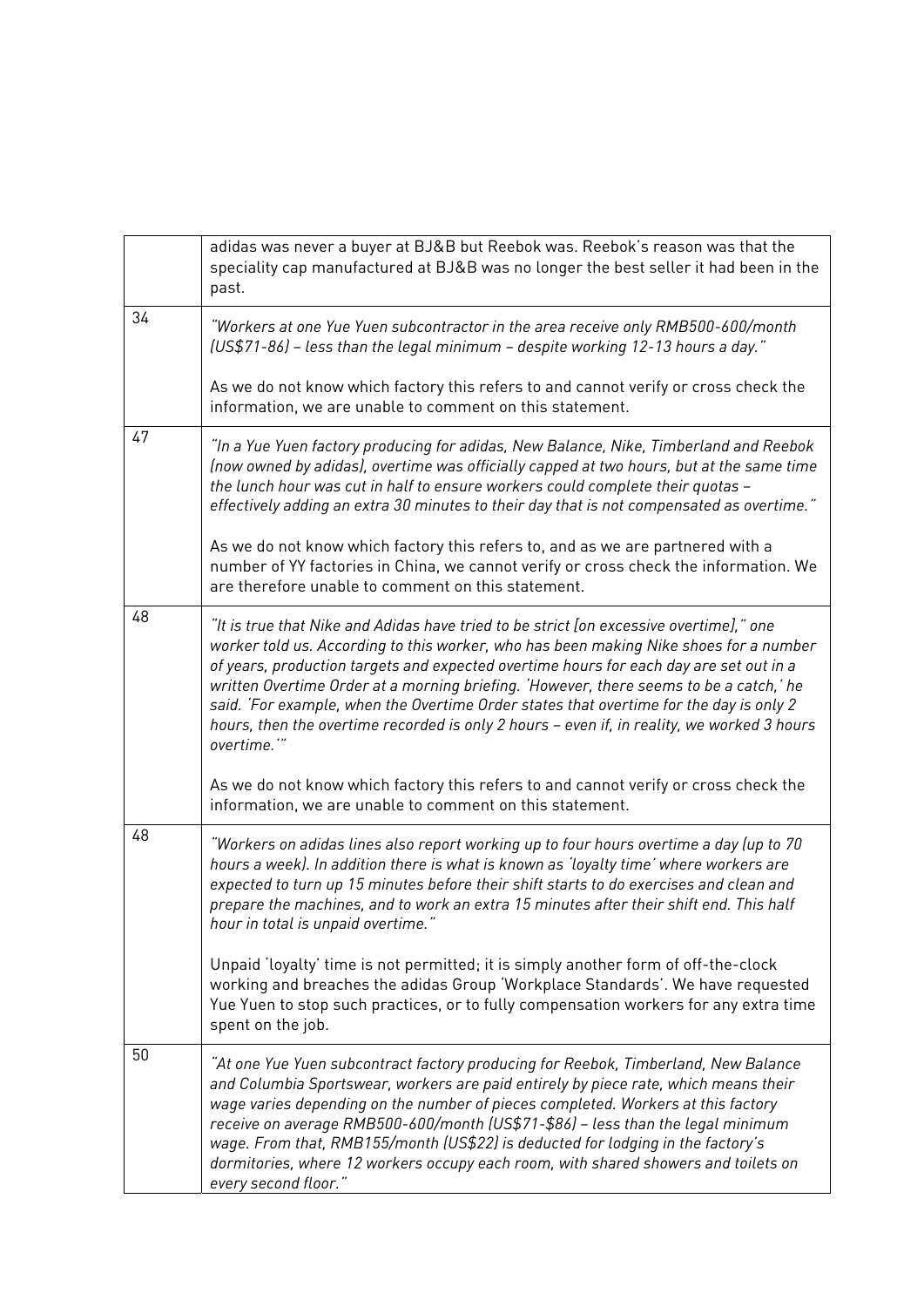|    | As we do not know which factory this refers to and cannot verify or cross check the<br>information, we are unable to comment on this statement.                                                                                                                                                                                                                                                                                                                                                                                                                                                                                                                      |
|----|----------------------------------------------------------------------------------------------------------------------------------------------------------------------------------------------------------------------------------------------------------------------------------------------------------------------------------------------------------------------------------------------------------------------------------------------------------------------------------------------------------------------------------------------------------------------------------------------------------------------------------------------------------------------|
| 58 | "Wages at Kuan Ho are also better than at Joyful Long…However at neither factory does<br>overtime compensation comply with the law."                                                                                                                                                                                                                                                                                                                                                                                                                                                                                                                                 |
|    | Our compliance team has conducted regularly audits at Kuan Ho. We have checked<br>the payroll and piece rate calculations (which are the basis for payment to the<br>workers) and have found that workers pay complies with the law, including<br>comparable overtime multipliers.                                                                                                                                                                                                                                                                                                                                                                                   |
| 58 | "At both Joyful Long and Kuan Ho, workers interviewed were seriously concerned about<br>the possible short- and long-term health effects of working with various chemicals in<br>departments like silk-screening, 'leather-sticking' (in which the outer layer of the ball is<br>adhered to the inner layer), and in departments producing plastic balls. Most workers<br>told Play Fair researchers they were not even aware of what substances they are in<br>contact with on a daily basis. Workers reported skin allergies and breathing discomfort."                                                                                                            |
|    | Any worker who experiences an allergic reactions to materials used in the<br>production process should consult the factory doctor and re-assigned to other work<br>duties.                                                                                                                                                                                                                                                                                                                                                                                                                                                                                           |
|    | Kuan Ho has an effective air extraction system in place and tests conducted within<br>the workplace show that the indoor air quality does not exceed international<br>recognised threshold value limits (TLVs). The Kuan Ho factory has obtained<br>certification for its workplace health and safety management system (OHSAS 18.001)<br>and it environmental management system (ISO 14.001).                                                                                                                                                                                                                                                                       |
| 59 | "While workers can air grievances with supervisors, there is no formal grievance<br>process. Both factories have a worker committee meant to identify and deal with issues<br>that arise, but neither committee, at Joyful Long or at Kuan Ho, is particularly active or<br>effective."                                                                                                                                                                                                                                                                                                                                                                              |
|    | We acknowledge that worker committees alone cannot effectively address all<br>worker concerns or grievances. We have called on our suppliers to continually<br>improve their internal human resource management systems and to strengthen<br>their own internal grievance mechanisms and complaints handling systems.                                                                                                                                                                                                                                                                                                                                                |
| 60 | "The TLC report asserted that Molten provided substantially different wages and benefits<br>for regular and sub-contracted workers. While senior workers employed directly by<br>Molten were paid a salary that met their basic monthly needs (estimated at between<br>THB7,310 and 8,680 a month by TLC), new workers received a basic wage of THB4,500<br>(US\$144). Sub-contracted workers were the worst off, receiving only the minimum wage,<br>without access to monthly incentives and other bonuses. They were also required to pay<br>out of pocket for their uniforms. Adidas reports that the practice was discontinued after<br>it was exposed by TLC." |
|    | As noted earlier the use of contract labour was primarily within the Molten brand                                                                                                                                                                                                                                                                                                                                                                                                                                                                                                                                                                                    |